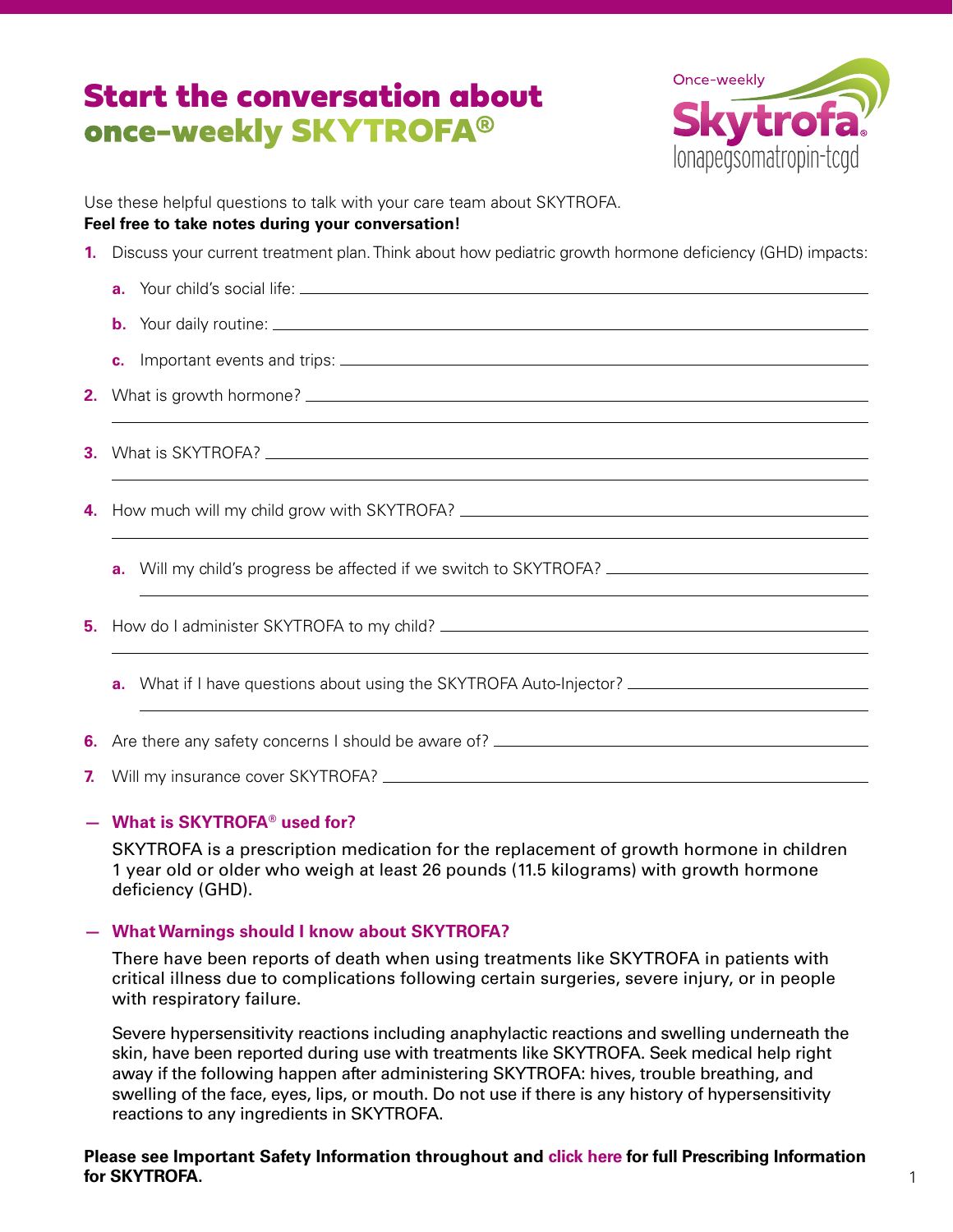# Your routine with once-weekly SKYTROFA®



Use these questions to learn more about how **SKYTROFA can fit into your family's busy life**.

- **1.** Does SKYTROFA need to be refrigerated?
	- **2.** What happens if I miss a dose of SKYTROFA?
	- **3.** Do I need to dial or mix doses with the SKYTROFA Auto-Injector?
	- **4.** How will my Auto-Injector and medicine be delivered?

# **Write additional questions or notes here:**

**If you have additional questions, call Ascendis Signature Access Program™ (A·S·A·P) at 1-844-442-7236.**

### **— What Warnings should I know about SKYTROFA? (continued)**

Childhood cancer survivors treated with brain/head radiation are at increased risk of secondary cancers and, as a precaution, need to be monitored for recurrence. Changes in behavior, new headaches, vision disturbances or changes in skin color or changes in birthmarks or moles should be discussed with the healthcare provider.

Children with certain rare genetic causes of short stature have an increased risk of developing cancer. Talk with the healthcare provider about risks and benefits of starting SKYTROFA.

Patients may develop impaired glucose tolerance or Type 2 diabetes or have a worsening of diabetes when using SKYTROFA. Dosage of diabetes medicines may need to be adjusted during growth hormone treatment.

Increased pressure in the brain has been reported in a small number of patients taking treatments like SKYTROFA, which can cause changes in vision, headache, nausea or vomiting. Treatment may be reduced or stopped if any of these conditions occur.

SKYTROFA can cause the body to retain fluid which may cause swelling, joint pain, or muscle pain, and usually goes away after treatment is stopped or dose is reduced.

Patients taking SKYTROFA who have or are at risk for pituitary hormone deficiencies may be at risk for reduced serum cortisol levels and/or unmasking of central hypoadrenalism. Patients should be checked regularly for low serum cortisol levels and/or the need to increase the dose of the glucocorticoids they are taking.

Thyroid function should be monitored as low thyroid levels can cause SKYTROFA to not work. Low thyroid hormone levels may become apparent or worsen during SKYTROFA treatment.

### **Please see Important Safety Information throughout an[d click here](http://ascendispharma.us/products/pi/skytrofa/skytrofa_pi.pdf) for full Prescribing Information for SKYTROFA.**